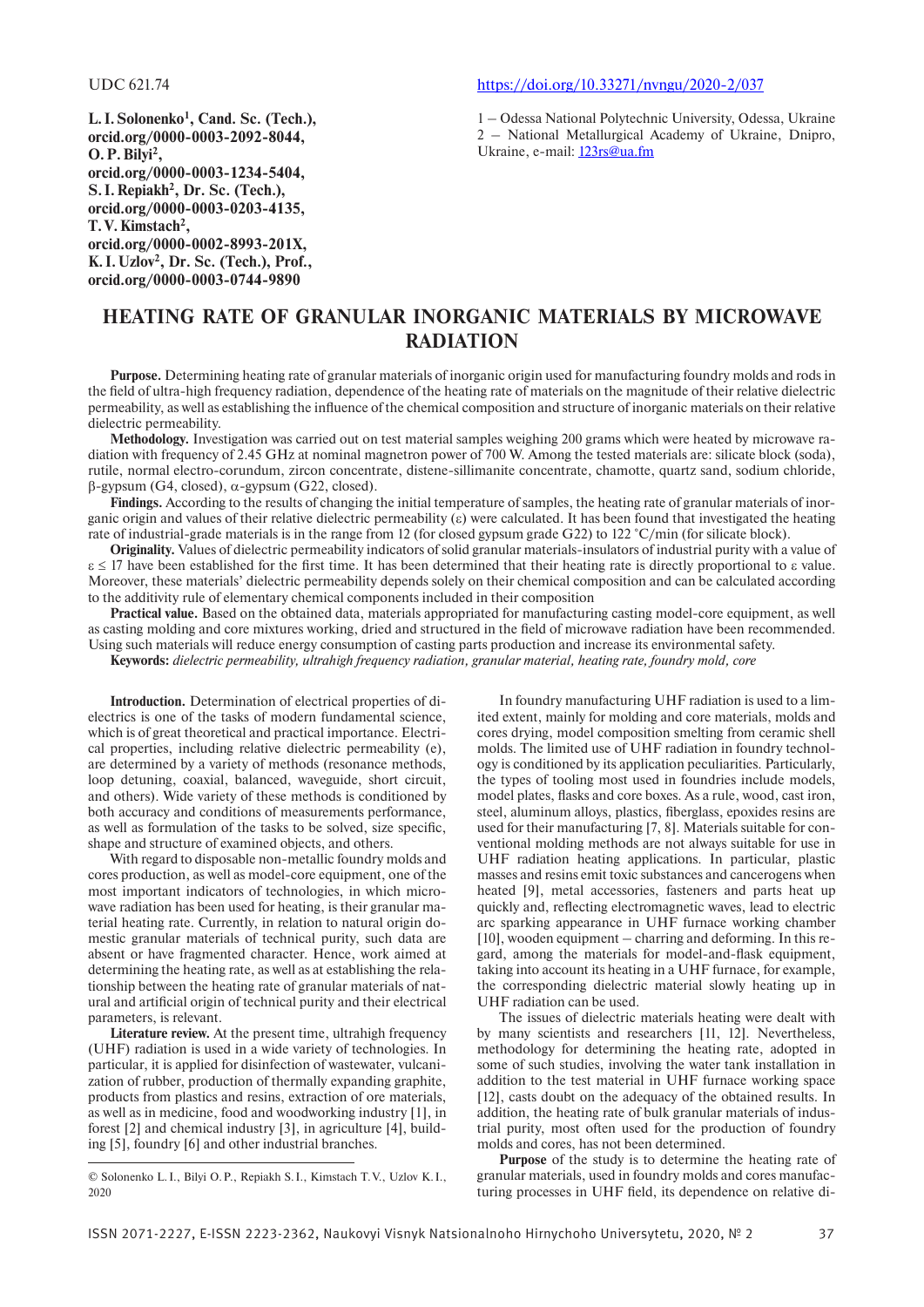electric permeability, to establish the degree of influence of chemical composition and structure of inorganic materials on relative dielectric permeability.

**Methods and materials.** To determine the rate of increase in materials' temperature during their heating by a UHF radiation device, schematically shown in Fig. 1.

According to the scheme in Fig. 1, the device is a container made of foam with an apparent density of 22 kg/m<sup>3</sup>. Dimensions of the working cavity of a foam container are  $\varnothing$ 40  $\times$  $\times$  70 mm. In upper part of the container, its working cavity is closed with a foam cover.

To control the UHF furnace operability, before starting the next series of material tests, magnitude of the change in temperature of distilled water sample weighing  $180 \pm 1$  g, heated in a cardboard cup, was determined. Any material test result was taken as true if, during preliminary control heating in the UHF furnace, water sample temperature increased by 38.3‒38.7 °С in 60 s, and voltage in power supply of the UHF equipment during material testing was  $220 \pm 3$  V.

During the experiment, 5 weighed samples of each test granular material were prepared. The weight of test portions was  $180-220$  g due to apparent density of the test material and volume of the working space of the used foam container-thermostat. Measurement of the initial temperature of the material samples was carried out 10–15 min after test material placing in the container thermostat. To measure the temperature with an accuracy of 0.1 °C, NiCr–CuNi, a thermocouple with working junction diameter of 0.2–0.3 mm was used. After measuring the temperature, the thermocouple was removed from the thermostat container, the working cavity was closed with a foam cover and thermostat container was installed in the rotation center of UHF furnace table.

In all the experiments, the duration of material processing in UHF furnace with frequency of 2.45 GHz at nominal magnetron power of  $P_M$  = 700 W was 60 s. At the end of the treatment the container was removed from UHF furnace and its contents were mixed by shaking from three to five times with simultaneous rotating on 180 °C in a vertical plane. After mixing, NiCr–CuNi thermocouple was put into the working cavity of the container to certain depth and repeated temperature measurement was performed. The number of the same measurement repetitions for one sample was 2.

The following materials were selected for testing in this work:

- as ecologically and sanitary-hygienically safe binding material for disposable mixtures of foundry molds and cores ‒ silicate block (soda), corresponding to GOST 917-41;

- as refractory granular materials for disposable foundry molds and cores – rutile (GOST 22938-78), normal aluminum-oxide (GOST 28818-90), zircon concentrate (GOST





*1 ‒ thermostat container; 2 ‒ testing material; 3 – thermocouple; 4 ‒ foam cover; 5 ‒ measuring device*

4882-74), disten-sillimanite concentrate (TU-U 14-10-01-01-98), refractory aggregates (GOST 23037-78), quartz sand (GOST 2138-91), sodium chloride (GOST 13830-97);

- as environmentally and sanitary-hygienically safe binding material for model-flask and core tooling – water-closed  $\beta$ -gypsum (grade G-4) and  $\alpha$ -gypsum (grade G-22) that meet GOST 125-79 requirements. In this study, gypsum crumb was used. It was prepared by mechanical grinding to required fraction of water-closed gypsum of specified grades and then dried in air for 15 days at temperature of  $32-35$  °C and relative air humidity of  $42-45\%$ .

All tested materials had been dried before investigation for 3–5 min in ultrahigh frequency furnace with nominal magnetron power of 700 W and then cooled in air to room temperature. Predominant tested materials grain size was  $0.1 - 0.2$  mm.

Materials selected for testing specification and their elementary chemical compositions are given in Table 1.

**Results.** The experimental values of the tested material heating rate are given in Table 2.

The calculation of UHF radiation specific power, which has been used for material heating, and material relative dielectric permeability was carried out as follows.

The value of UHF radiation specific power that goes to heat any material has been calculated according to a wellknown formula  $[10]$ , W/cm<sup>3</sup>

$$
p = 55.63 \cdot 10^{-12} \cdot \varepsilon \cdot \varepsilon_0 \cdot E^2 \cdot f,\tag{1}
$$

where  $\varepsilon$  is relative dielectric permeability of heated material;  $\varepsilon_0$ is electric constant  $(8.854 \cdot 10^{-12} \text{ F/m})$ ; *E* is the electromagnetic field vector, V/m; *f* is electromagnetic field frequency, Hz.

Duration of material heating from its initial  $t_1$  temperature to temperature  $t_2$  was calculated by formula, with

*Table 1*

| Material                                                     | Elementary chemical compositions, (%, weight)                                                                                                                                                                                                 |
|--------------------------------------------------------------|-----------------------------------------------------------------------------------------------------------------------------------------------------------------------------------------------------------------------------------------------|
| Silicate-block (soda)                                        | Na <sub>2</sub> O 25.4 %; SiO <sub>2</sub> 73.8 %; Al <sub>2</sub> O <sub>3</sub> + Fe <sub>2</sub> O <sub>3</sub> 0.47 %; rest – 0.33 %                                                                                                      |
| Rutile                                                       | 97 % TiO <sub>2</sub> ; 1.7 % Fe <sub>2</sub> O <sub>3</sub> ; 0.5 % Al <sub>2</sub> O <sub>3</sub> ; 0.4 % SiO <sub>2</sub> ; 0.2 % ZrO <sub>2</sub> ; rest – 0.2 %                                                                          |
| Normal aluminum oxide                                        | 95 % Al <sub>2</sub> O <sub>3</sub> ; 0.5 % Fe <sub>2</sub> O <sub>3</sub> ; 1.8 % TiO <sub>2</sub> ; 0.6 % CaO; rest - 2.1 %                                                                                                                 |
| Zircon concentrate (zirconsand)                              | 65 % ZrO <sub>2</sub> ; 32.5 % SiO <sub>2</sub> ; 2 % Al <sub>2</sub> O <sub>3</sub> ; 0.4 % TiO <sub>2</sub> ; 0.1 % Fe <sub>2</sub> O <sub>3</sub>                                                                                          |
| Disten-sillimanite concentrate                               | 57.8 % Al <sub>2</sub> O <sub>3</sub> ; 39 % SiO <sub>2</sub> ; 1.8 % TiO <sub>2</sub> ; 0.8 % ZrO <sub>2</sub> ; 0.8 % Fe <sub>2</sub> O <sub>3</sub> ; 0.2 % MgO; 0.1 % CaO; 0.1 % Na <sub>2</sub> O + K <sub>2</sub> O;<br>$rest - 0.2 \%$ |
| Refractory aggregates                                        | 28 % Al <sub>2</sub> O <sub>3</sub> ; 64.5 % SiO <sub>2</sub> ; 6.1 % Fe <sub>2</sub> O <sub>3</sub> ; rest – 1.4 %                                                                                                                           |
| Quartz sand                                                  | $99.7\%$ SiO <sub>2</sub> ; 0.07 % Al <sub>2</sub> O <sub>3</sub> ; 0.03 % Fe <sub>2</sub> O <sub>3</sub> ; 0.29 % (Na <sub>2</sub> O + K <sub>2</sub> O + CaO + MgO); rest – 0.09 %                                                          |
| Sodium chloride                                              | NaCl 98.2 %; H <sub>2</sub> O 0.25 %; rest $-1.55$ %                                                                                                                                                                                          |
| $\beta$ -gypsum (grade G4),<br>$\alpha$ - gypsum (grade G22) | $CaSO_4 98 \%$ ; rest $-2%$                                                                                                                                                                                                                   |

Granulated materials and their elementary chemical compositions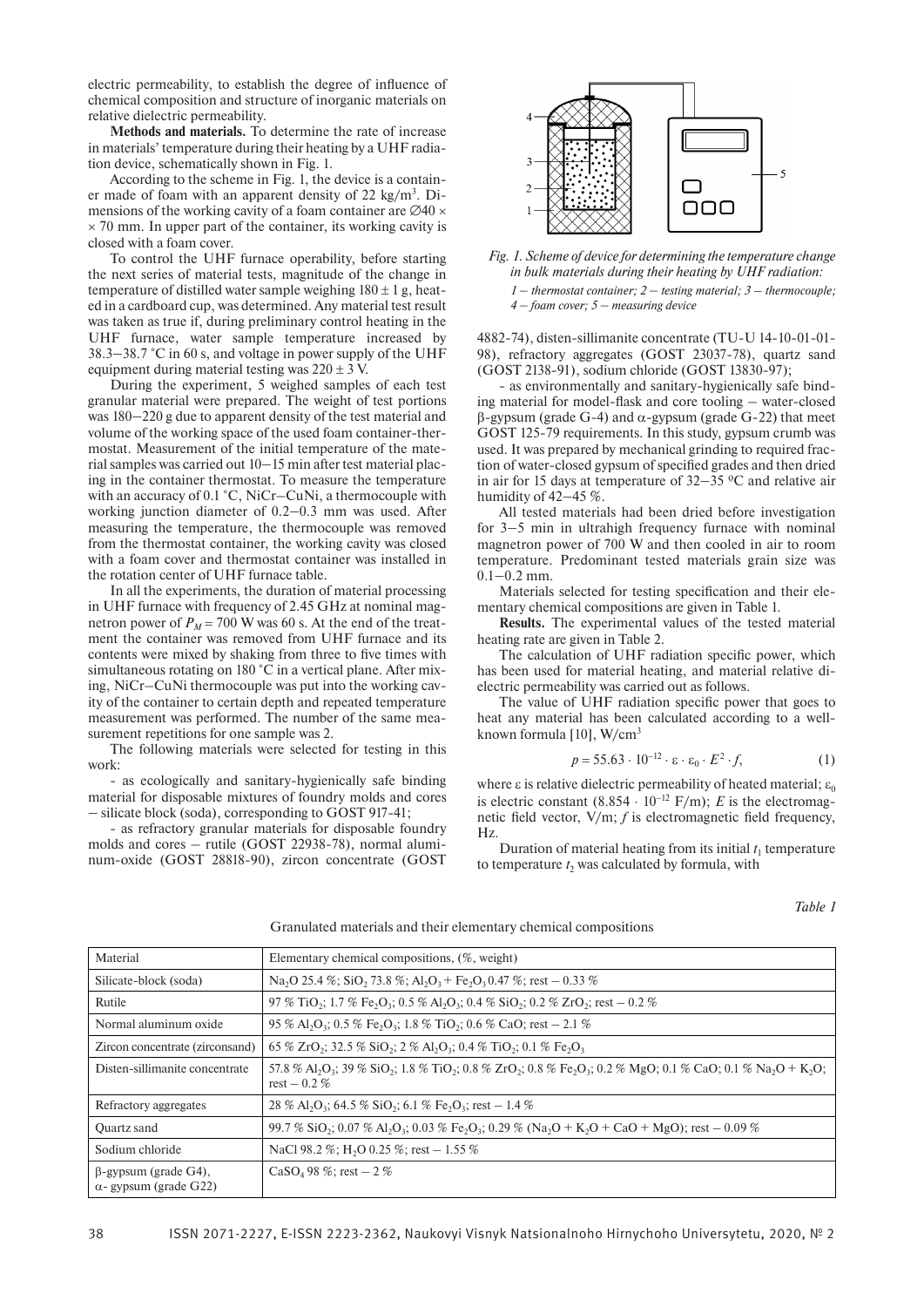|                                                       | Table 2 |
|-------------------------------------------------------|---------|
| Heating rate of granulated materials by UHF radiation |         |

| Material                             | Chemical formula<br>(basic substance)<br>specific density,<br>$kg/m^3$ | w,<br>$\degree$ C/min |
|--------------------------------------|------------------------------------------------------------------------|-----------------------|
| Silicate-block (soda)                | $nNa2O \cdot mSiO2(2440)$                                              | $122.0 \pm 8$         |
| Rutile                               | TiO <sub>2</sub> (4290)                                                | $38.6 + 1.4$          |
| Normal aluminum oxide                | $\alpha$ -Al <sub>2</sub> O <sub>3</sub> (3970)                        | $48.0 + 1.0$          |
| Zircon concentrate                   | $ZrSiO4$ (4670)                                                        | $22.6 + 1.2$          |
| Disten-sillimanite concentrate       | $nAI_2O_3 \cdot mSiO_2(3520)$                                          | $20.4 \pm 0.8$        |
| Refractory aggregates                | $nAI_2O_3 \cdot mSiO_2$ (3000)                                         | $25.4 + 2.1$          |
| Quartz sand                          | SiO <sub>2</sub> (2650)                                                | $28.0 + 1.5$          |
| Sodium chloride                      | NaCl (2164)                                                            | $26.4 \pm 1.3$        |
| $\beta$ -gypsum (grade G4, closed)   | CaSO <sub>4</sub> (2320)                                               | $22.6 \pm 0.9$        |
| $\alpha$ -gypsum (grade G22, closed) | $CaSO_{4}(2320)$                                                       | $12.0 \pm 0.3$        |

$$
\tau_{\lambda} = \frac{c \cdot m \cdot (t_2 - t_1)}{p} = \frac{c \cdot m \cdot \Delta t}{p},\tag{2}
$$

where *c* is specific heat capacity of the tested (heated) material, J/(kg ⋅ °C); *m* is the tested (heated) material's sample mass, kg.

Insofar as

$$
p=Z_h\cdot P_M,
$$

where  $Z_h$  is the coefficient taking into account magnetron's specific power decrease at the *i*<sup>th</sup> point of UHF furnace working space.

Then, from formula (2), it could be found that the rate of temperature rise for the heated material is, °C/s

$$
w = \frac{\Delta t}{\tau} = \frac{Z_h \cdot P_M}{c \cdot m}.
$$
 (3)

At the same time, solving  $(2)$ , with respect to  $p$ , we get

$$
p = \frac{c \cdot m \cdot \Delta t}{\tau}.\tag{4}
$$

To carry out calculations, formula (1) could be written in form

$$
\varepsilon = \Delta \cdot p,\tag{5}
$$

where  $\Delta$  is the constant value for accepted experiment conditions, cm<sup>3</sup>/W.

Using the data from Table 2, according to formulas (3) and (5), taking  $\Delta = 0.07$  cm<sup>3</sup>/W, values of *p* and  $\epsilon$  for the studied

materials could be calculated. Calculating results of the average values of e for the studied materials, as well as the data of [11, 12] are given in Table 3.

The analysis of the data in Tables  $1-3$  shows that among studied materials, quartz sand has the best complex of properties, including environmentally and sanitary-hygienically safety, specific density, dielectric permeability value, cost and deficit, for foundry molds and cores production using UHF heating. At the same time, it is appropriate to use  $\alpha$ -gypsum for model equipment and core boxes manufacturing. This choice is due to the fact that among refractory and binder materials quartz sand and  $\alpha$ -gypsum are characterized by one of the lowest heating rates when exposed to UHF radiation with described above parameters.

In terms of dielectric permeability, except for silicate block, the studied materials can be assigned to the group of dielectrics with low dielectric permeability ( $\varepsilon$  < 10). Moreover, there is direct proportional relationship between dielectric permeability and heating rate of this group of dielectric materials at  $\Delta =$  $= 0.07$  cm<sup>3</sup>/W, as evidenced by dependence plot in Fig. 2.

Apart from the main substance, the investigated granular materials also contain substances-impurities in their composition that affect the value of their dielectric permeability. Based on the nature of tested materials occurrence, it can be stated that they are not mechanical mixtures of the main substance and substances-impurities, but alloys of these materials. Consequently, substances-impurities change not only physicochemical parameters of the main substance, but also its structure, dielectric permeability and a number of other properties and parameters.

By analogy with mechanical mixtures of dielectrics, the present work assumes existence of additive-mass influence of elemental composition of substances-impurities alloys on the dielectric permeability of the main substance. Based on this suggestion, to estimate the influence of basic substance and substances-impurities on relative dielectric permeability of the studied dielectrics with low dielectric permeability, using Table 1 and Table 3 data, the following system of equations could be written

$$
\begin{cases}\n97 \cdot TiO_2 + 1.7 \cdot Fe_2O_3 + 0.5 \cdot Al_2O_3 + 0.4 \cdot SiO_2 + 0.2 \cdot ZrO_2 = 6.9 \\
95 \cdot Al_2O_3 + 0.5 \cdot Fe_2O_3 + 1.8 \cdot TiO_2 + 0.6 \cdot CaO = 7.6 \\
65 \cdot ZrO_2 + 32.5 \cdot SiO_2 + 2 \cdot Al_2O_3 + 0.4 \cdot TiO_2 + 0.1 \cdot Fe_2O_3 = 3.2 \\
57.8 \cdot Al_2O_3 + 39 \cdot SiO_2 + 1.8 \cdot TiO_2 + 0.8 \cdot ZrO_2 + 0.8 \cdot Fe_2O_3 + \\
+ 0.4 \cdot (Na_2O + K_2O + MgO + CaO) = 4.3 \\
28 \cdot Al_2O_3 + 64.1 \cdot SiO_2 + 6.1 \cdot Fe_2O_3 = 4.9 \\
99.7 \cdot SiO_2 + 0.07 \cdot Al_2O_3 + 0.0 \cdot Fe_2O_3 + \\
+ 0.29 \cdot (Na_2O + K_2O + CaO + MgO) = 4.6\n\end{cases}
$$

*Table 3*

Calculating results of *p* and  $\epsilon$  for average parameter values of the studied materials heated in UHF furnaces with 2.45 GHz frequency and nominal magnetron power of 700 W during 60 s

| Material                              | c, $J/(kg \cdot ^{\circ}C)$ | $\Delta t$ , °C | m, g | $p$ , W/cm <sup>3</sup> | ε               |              |
|---------------------------------------|-----------------------------|-----------------|------|-------------------------|-----------------|--------------|
|                                       |                             |                 |      |                         | calcul. results | [11, 12]     |
| Silicate-block (soda)                 | 837                         | 122.0           | 144  | 245                     | 17.2            |              |
| Rutile                                | 690                         | 38.6            | 222  | 99                      | 6.9             | $10.6 - 175$ |
| Normal aluminum oxide                 | 800                         | 48.0            | 170  | 109                     | 7.6             | 80           |
| Zircon concentrate (zircon sand)      | 550                         | 22.6            | 218  | 45                      | 3.2             | $3.6 - 5.2$  |
| Disten-sillimanite concentrate        | 900                         | 20.4            | 200  | 61                      | 4.3             |              |
| Refractory aggregates                 | 825                         | 25.4            | 200  | 70                      | 4.9             |              |
| Quartz sand                           | 740                         | 28.0            | 191  | 66                      | 4.6             | $2.0 - 6.0$  |
| Sodium chloride                       | 920                         | 26.4            | 187  | 76                      | 5.3             |              |
| $\beta$ -gypsum (grade G4, closed)    | 880                         | 22.6            | 195  | 65                      | 4.5             |              |
| $\alpha$ - gypsum (grade G22, closed) | 880                         | 12.0            | 195  | 34                      | 2.4             |              |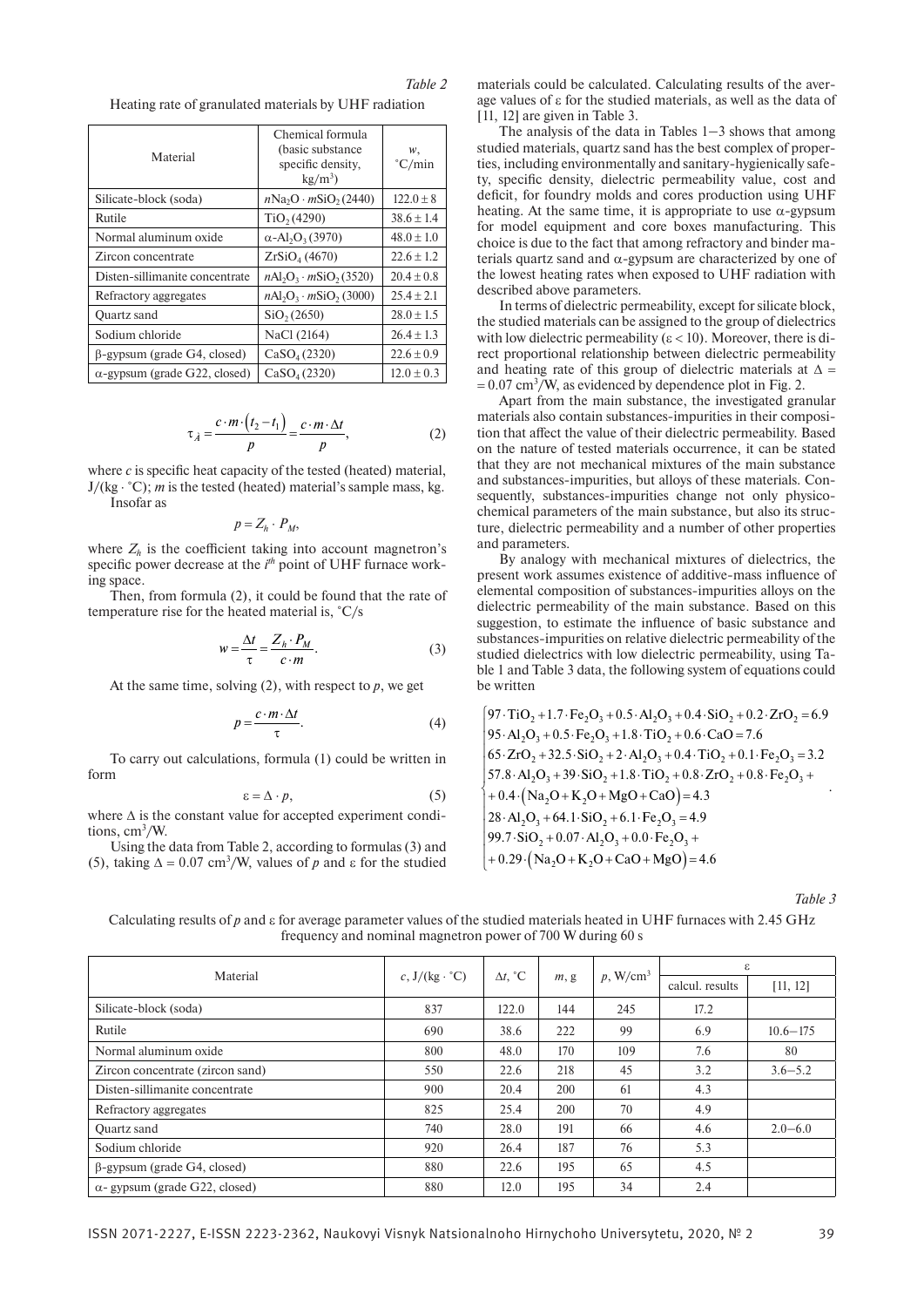

*Fig. 2. Dependence*  $w = f(\varepsilon)$ 

Denoting the total mass content of  $Na<sub>2</sub>O$ ,  $K<sub>2</sub>O$ , CaO and MgO in the analyzed materials as component *f* and renaming it to  $x_1$ , SiO<sub>2</sub> to  $x_2$ , Al<sub>2</sub>O<sub>3</sub> to  $x_3$ , Fe<sub>2</sub>O<sub>3</sub> to  $x_4$ , TiO<sub>2</sub> to  $x_5$ , ZrO<sub>2</sub> to  $x<sub>6</sub>$ , it is possible to arrive at linear equations system of the following form

$$
0.4 \cdot x_2 + 0.5 \cdot x_3 + 1.7 \cdot x_4 + 97 \cdot x_5 + 0.2 \cdot x_6 = 6.9
$$
  
\n
$$
0.6 \cdot x_1 + 95 \cdot x_3 + 0.5 \cdot x_4 + 1.8 \cdot x_5 = 7.6
$$
  
\n
$$
32.5 \cdot x_2 + 2 \cdot x_3 + 0.1 \cdot x_4 + 0.4 \cdot x_5 + 65 \cdot x_6 = 3.2
$$
  
\n
$$
39 \cdot x_2 + 57.8 \cdot x_3 + 0.4 \cdot x_4 + 1.8 \cdot x_5 + 0.8 \cdot x_6 = 4.3
$$
  
\n
$$
64.1 \cdot x_2 + 28 \cdot x_3 + 6.1 \cdot x_4 = 4.9
$$
  
\n
$$
0.29 \cdot x_1 + 99.7 \cdot x_2 + 0.07 \cdot x_3 + 0.03 \cdot x_4 = 4.6
$$
  
\n(6)

Solving equations system (6) by Gauss method, for granular inorganic materials of natural and artificial origins, containing (in weight) SiO<sub>2</sub> in the range from 0 to 99.7 %,  $Al_2O_3$ from 0.07 to 95.0 %, ZrO<sub>2</sub> from 0 to 65 %, TiO<sub>2</sub> from 0 to 97 %, Fe<sub>2</sub>O<sub>3</sub> from 0.03 to 6.1 % and total content of Na<sub>2</sub>O +  $+ K<sub>2</sub>O + CaO + MgO$  from 0 to 0.6 %, the following equation could be obtained

$$
\varepsilon = 0.0307 \cdot ZrO_2 + 0.0326 \cdot SiO_2 + 0.0483 \cdot Al_2O_3 ++ 0.0665 \cdot TiO_2 + 0.2394 \cdot Fe_2O_3 + 4.6262 \cdot (Na_2O + (7) + K_2O + CaO + MgO),
$$

where  $ZrO_2$ ,  $SiO_2$ ,  $Al_2O_3$  and other substances are indicated in weight %.

The obtained result indicates that the relative dielectric permeability of the studied inorganic materials does not depend on their structure and, with accuracy acceptable for engineering calculations, can be determined by additive rule, based on elementary substance mass contents in their composition, by the formula (7). In addition, based on the fact that  $\varepsilon$  = 1.0001959 for air, it is permissible for engineering calculations to use simplified formula of dependence  $w = f(\varepsilon)$ , which has the form

$$
W = 7.47 \cdot (\epsilon - 1). \tag{8}
$$

It follows from formula (8) that rate of temperature rise of material heated in a UHF radiation field is directly proportional to its relative permeability and depends only on its chemical composition.

**Conclusions.** It has been established that between the value of dielectric permeability and the heating rate of inorganic solid granular materials-insulators of industrial purity with predominant grain size of 0.1–0.2 mm, heated by UHF radiation with 2.45 GHz frequency, direct proportional relationship takes place. For dielectrics with low dielectric permeability  $(\epsilon < 17)$ , its value depends exclusively on their chemical composition and can be calculated according to additive rule of substances included in dielectric mass elemental composition. It was found that the heating rate of the studied material changes in the range from  $12 \degree C/\text{min}$  (for closed gypsum, grade G22) to 122 °C/min (for silicate block). Among the studied materials for model-core equipment production, processed by UHF radiation in foundries, G22 gypsum can be recommended, for disposable foundry molds and cores manu-

facturing – zircon sand, distene-sillimanite, refractory aggregates or quartz. In this case, in terms of sanitary-hygienically safety, specific density, dielectric permeability, cost and deficit for foundry molds and cores production, preference should be given to quartz sand.

#### **References.**

**1.** Gaponenkov, I.A., & Fedorova, O.A. (2018). Spheres of use of the electromagnetic field of the microwave range in the modern world. *Problemy regional'noy ekologii*, *1*, 120-126. ISSN 1728-323X.

**2.** Molodtsova, M.A., & Sevastianova, Yu.V. (2017). Opportunities and prospects for the use of microwave radiation in industry (review). *Lesnoy zhurnal*, *2*, 173-187. [https://doi.org/10.17238/.](https://doi.org/10.17238/)

**3.** Gyulmaliyev, E.A., Tretiakov, V.F., & Talyshinskiy, R.M. (2016). Chemical aspects of the development of microwave technology I. Opportunities and prospects for the use of microwave radiation. *Istoriya i pedagogika yestestvoznaniya*, (2), 59-68. ISSN 2226-2296.

**4.** Korolev, A.A., Tyurina, S.B., & Trishkaneva, M.V. (2019). Analysis of the use of microwave radiation in sterilization technologies for plant materials. *Nauchnyy zhurnal NIU ITMO*. *Seriya "Protsessy i apparaty pishchevykh proizvodstv", 3*, 81-91. [https://doi.org/10.17586/2310-1164-2019-12-3-81-91.](https://doi.org/10.17586/2310-1164-2019-12-3-81-91)

**5.** Ivanova, A.P., Barsukova, S.A., Khalimendik, A.V., & Chumak, A.N. (2019). Analysis and prospects of research on the influence of microwave radiation on mortars and concrete. *Nauka i progress transporta. Vestnik Dnepropetrovskogo natsionalnogo universiteta zheleznodorozhnogo transporta imeni akademika V. Lazaryana*, *3*, 121-129. ISSN 2307-3489.

**6.** Repyakh, S.I., & Andreyeva, A.V. (2015). Evaluation of the uniformity of heating graphite-containing molding sand and bodies with microwave radiation. *Metallurgicheskaya i gornorudnaya promyshlennost*, (2), 29-32. ISSN 2076-0507.

**7.** Korbanov, V.D., & Valter, A.I. (2018). Production of model equipment in foundry using additive technologies. *Izvestiya Tulskogo gosudarstvennogo universiteta. Tekhnicheskiye nauki*, *10*, 334-338. ISSN 2071-6168.

**8.** Saranin, L.G. (2018). Comparative evaluation of wood materials in the manufacture of foundry equipment. *Izvestiya Tulskogo gosudarstvennogo universiteta. Tekhnicheskiye nauki*, *1*, 16-20. ISSN 2071-6168.

**9.** Solonenko, L., Repyakh, S., Prokopovich, I., Sukhoi, K., & Dmytrenko, D. (2019). System analysis of modern areas of increasing environmental and sanitary hygienic safety of using cold hardening mixtures in foundry. *Pratsí Odeskoho Polítekhníchnoho Universytetu*, (1), 90-98. ISSN 2076-2429.

**10.** Komarenko, V.V., Nikichenkov, A.N., & Molokov, V.Yu. (2017). On the use of a microwave oven for determining soil moisture. *Izvestiya Tomskogo politekhnicheskogo universiteta. Inzhiniring georesursov, 11*, 60-74. ISSN 2413-1830 (Scopus).

**11.** Pervunina, A.A. (2012). On the material composition of titanium zirconium placers of the Malyshevskyi deposit. *Zbahachennia korysnykh kopalyn: Naukovo-tekhnichnyi Zbirnyk*, *50*(91), 52-55. ISSN 0135-2326.

**12.** Schoenfeld, C., Favretto, L., & Loechner, M. (2003). Microwave Synthesis Comes to the Academic Laboratory. *American Laboratory*, November.

### **Швидкість нагріву зернистих неорганічних матеріалів надвисокочастотним випромінюванням**

*Л. І.Солоненко*<sup>1</sup> , *О.П.Білий*<sup>2</sup> , *С. І.Реп'ях*<sup>2</sup> , *Т.В. Кімстач*<sup>2</sup> , *К. І.Узлов*<sup>2</sup>

1 – Одеський національний політехнічний університет, м. Одеса, Україна

2 – Національна металургійна академія України, м. Дніпро, Україна, e-mail: [123rs@ua.fm](mailto:123rs@ua.fm)